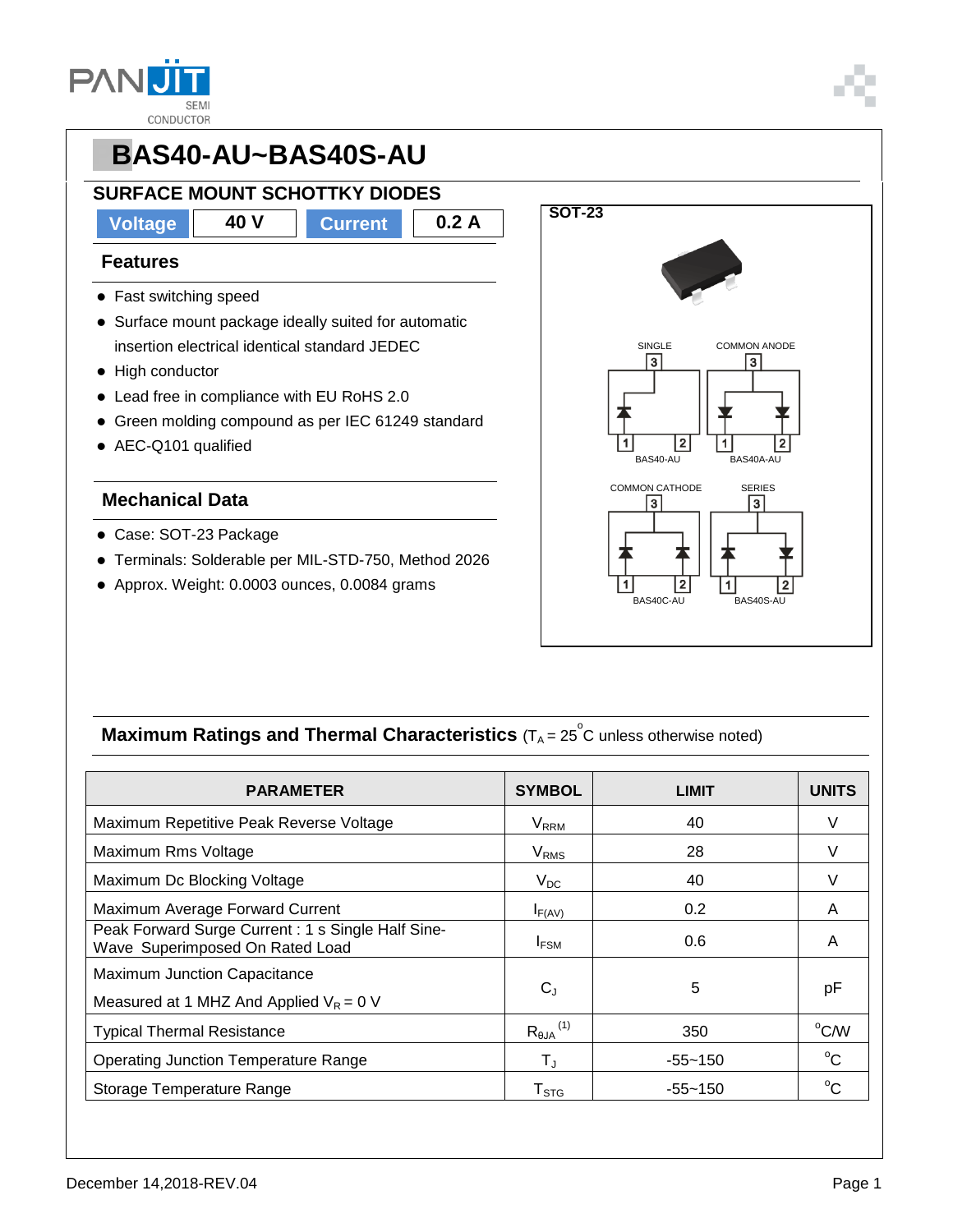



# **PBAS40-AU~BAS40S-AU**

### **Electrical Characteristics**  $(T_A = 25^\circ \text{C}$  unless otherwise noted)

| <b>PARAMETER</b>       | <b>SYMBOL</b>        | <b>TEST CONDITION</b>                  | MIN. | TYP. | MAX. | <b>UNITS</b> |
|------------------------|----------------------|----------------------------------------|------|------|------|--------------|
| <b>Forward Voltage</b> | $V_F$                | $I_F = 1$ mA, $T_J = 25$ °C            |      |      | 0.38 | $\vee$       |
|                        |                      | $I_F$ = 10 mA, T <sub>J</sub> = 25 °C  |      |      | 0.50 |              |
|                        |                      | $I_F = 40$ mA, $T_J = 25$ °C           |      |      | 1    |              |
|                        |                      | $I_F = 1$ mA, $T_J = 125$ °C           |      | 0.21 |      |              |
|                        |                      | $I_F$ = 10 mA, T <sub>J</sub> = 125 °C |      | 0.35 | ۰    |              |
|                        |                      | $I_F = 40$ mA, $T_J = 125$ °C          |      | 0.55 | ۰    |              |
| <b>Reverse Current</b> | $I_R$ <sup>(2)</sup> | $V_R = 30 V, T_J = 25 °C$              |      |      | 0.5  | uA           |
|                        |                      | $V_R = 40 V$ , $T_J = 25 °C$           |      |      | 1    |              |
|                        |                      | $V_R = 40 V$ , T <sub>J</sub> = 125 °C |      | 22   |      |              |

NOTES:

- 1. Mounted on a FR4 PCB, single-sided copper, mini pad.
- 2. Short duration pulse test used to minimize self-heating effect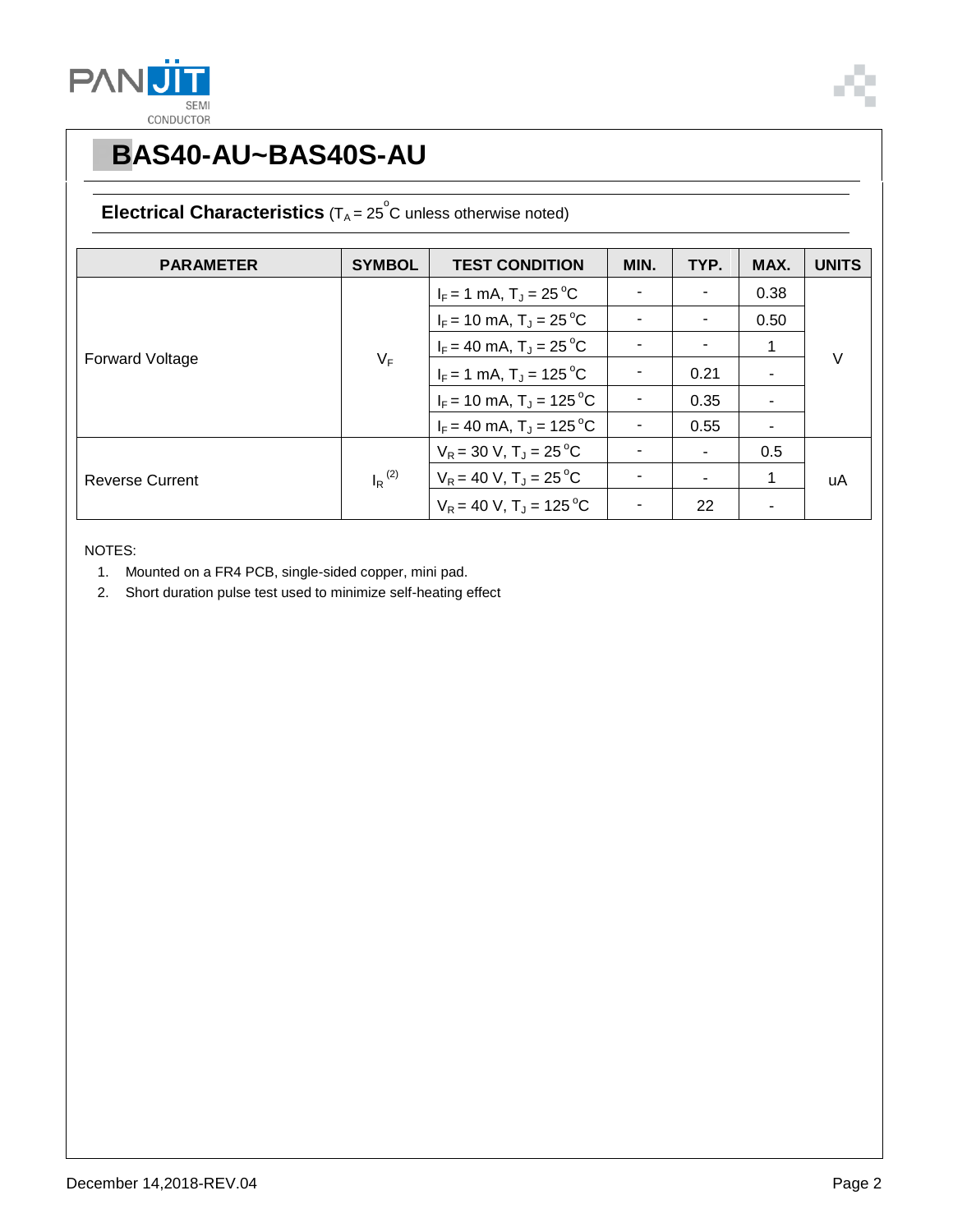

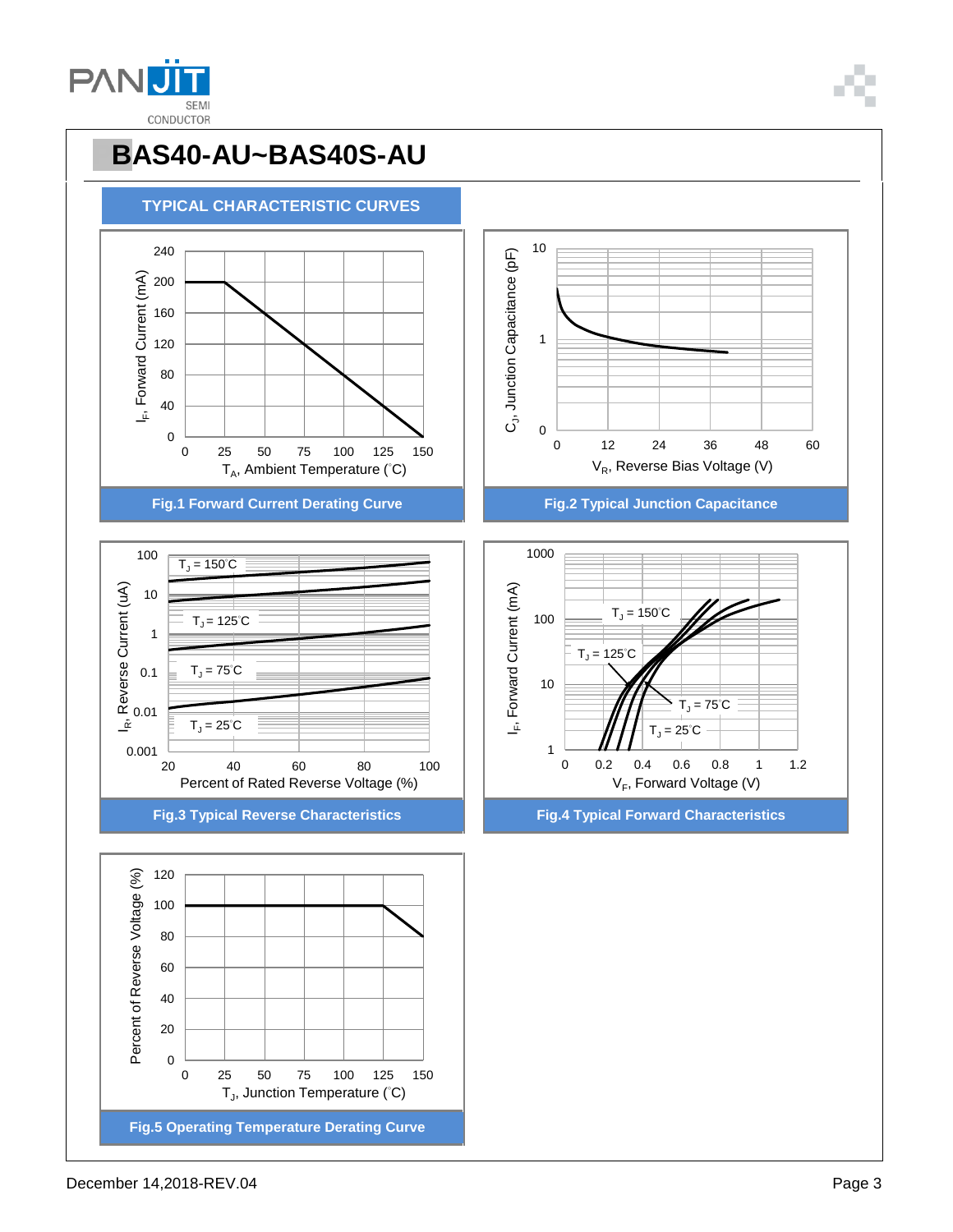



# **PBAS40-AU~BAS40S-AU**

#### **Part No Packing Code Version**

| <b>Part No Packing Code</b> | <b>Package Type</b> | <b>Packing Type</b> | <b>Marking</b> | Version      |
|-----------------------------|---------------------|---------------------|----------------|--------------|
| BAS40-AU_R1_000A1           | SOT-23              | 3K / 7" Reel        | S40            | Halogen free |
| BAS40A-AU R1 000A1          | SOT-23              | $3K/7"$ Reel        | S42            | Halogen free |
| BAS40C-AU_R1_000A1          | SOT-23              | 3K / 7" Reel        | S43            | Halogen free |
| BAS40S-AU R1 000A1          | SOT-23              | 3K / 7" Reel        | S44            | Halogen free |

### **Packaging Information & Mounting Pad Layout**